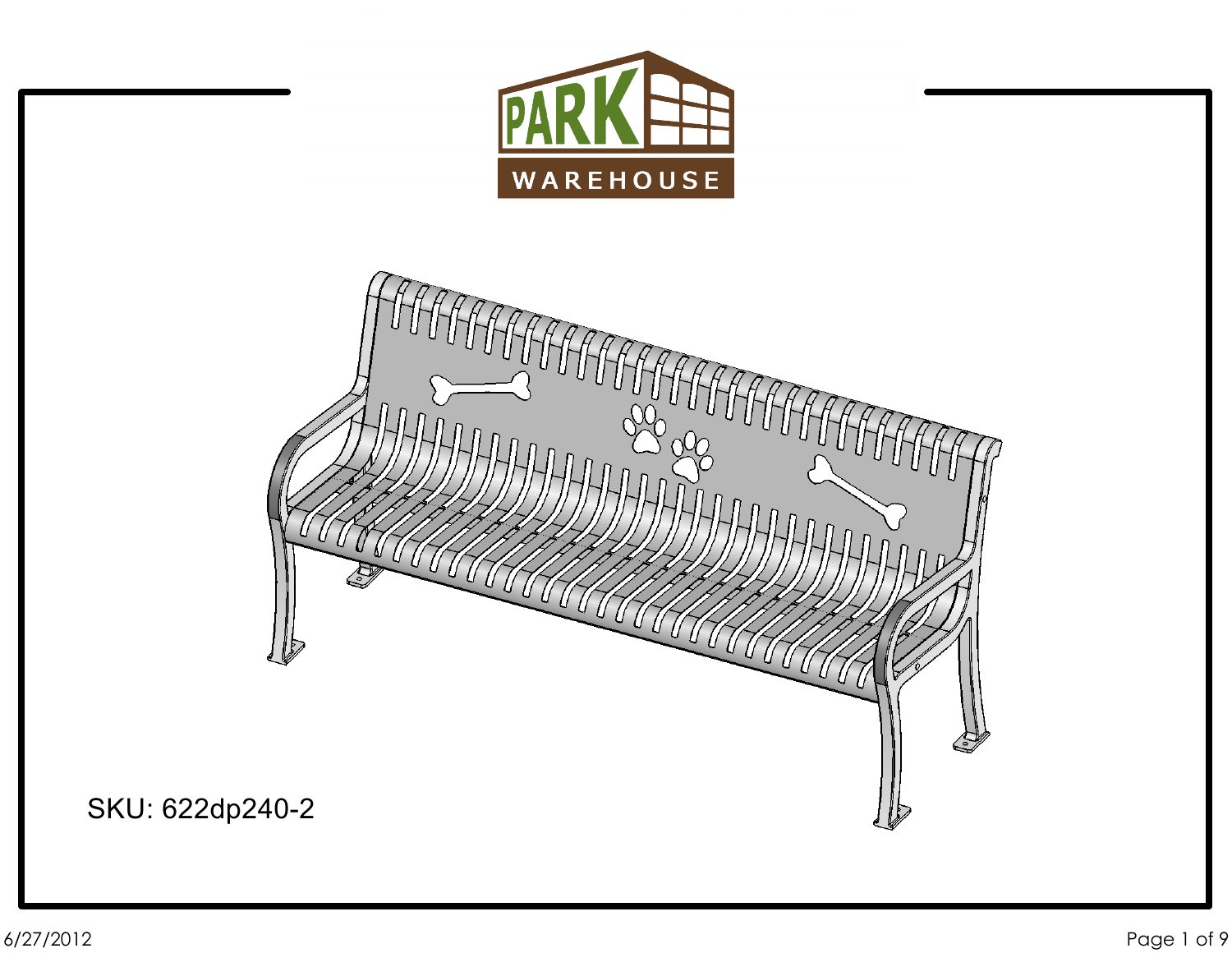### **WARRANTY & TERMS**

#### **WARRANTY: 5 Year Limited Warranty on Thermoplastic/Canine coated elements.**

Guarantees all items for one full year to be free of defects in workmanship or materials when installed and maintained properly. Manufacturer agrees to repair or replace, any items determined to be defective. Items specifically not covered by this warranty include vandalism, man made or natural disasters, lack of maintenance, normal weathering or wear and tear due to public abuse.

**ORDER INFORMATION:** When ordering please include a brief description of all items. Be sure to include colors for Canine coated and powder coated surfaces. To assist in entering orders properly, please fax or mail orders on your standard purchase order form. Quotes are good for 30 days.

**GSA CONTRACT:** GSA pricing is available on several items. Contact our sales department for specific information.

**SPECIFICATIONS:** Due to continuous product improvement, we reserve the right to change specifications when necessary without notice.

**PRICING:** We strive to keep pricing as low as possible. However, should we encounter increases in our costs that are simply too large to absorb, we reserve the right to increase prices without notice.

**TERMS:** Approved accounts net 30 days. Initial order requires payment in full before shipment. A finance charge of 1-1/2% per month will be applied to all delinquent accounts. We accept VISA, MASTERCARD and AMERICAN EXPRESS.

**FREIGHT CHARGES:** Terms of sale are F.O.B. factory. Will prepay and add the freight to the invoice if requested to do so. All weights are approximate.

Damages or loss in transit is the responsibility of the carrier, whether visible or concealed. It is the responsibility of the recipient to assure that the order is received complete. Before signing the delivery receipt, inspect the shipment immediately and completely. Note any damages or shortages on the bill of lading. Damage reports must be filed within 10 days. We are NOT responsible for damages or loss in transit. Title to all goods passes to the customer at the time of shipment. We will assist in filing claims if the freight arrangements were made by us, at your request.

**CANCELLATIONS AND RETURNS:** Cancellations are only accepted with approval of the Manufacturer. No merchandise shall be returned without Return Goods Authorization number which is issued by customer service. Any authorized merchandise must be carefully packed and received in saleable condition. A restocking charge of up to 25% will be applied to all returned goods when the error is not the fault of us. All returns must be shipped freight prepaid.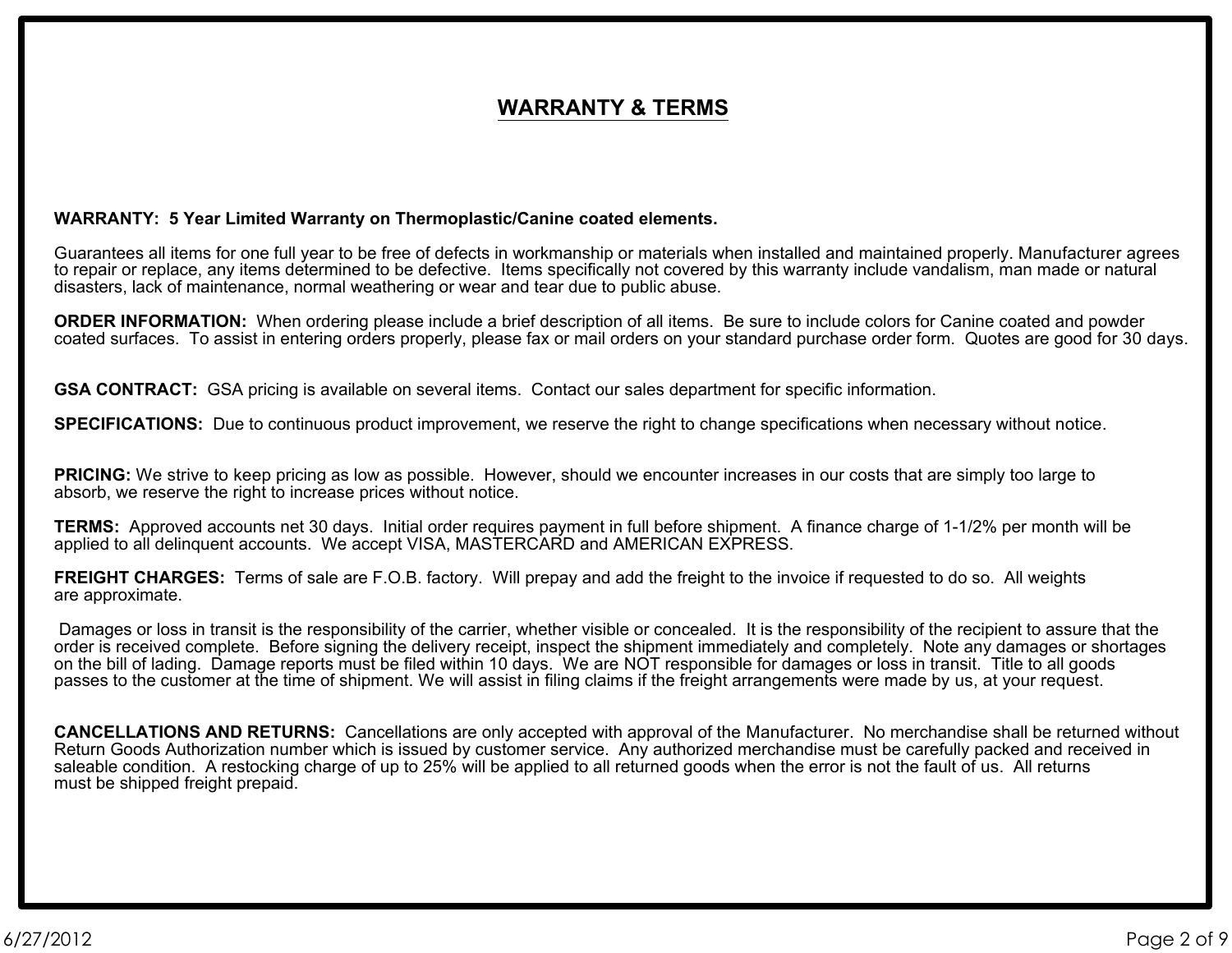### **SAFETY WARNINGS & EQUIPMENT INSPECTION**

- Owners and installers please note these safety warnings and make use of this checklist on a regular basis.
- Follow installation instructions when erecting equipment.
- Ground surfaces around equipment should be restored as needed. Concrete footings should never be exposed. Surface depth should comply with ASTM and CPSC specifications.
- Check for and repair damage caused by wear or vandalism, a major factor in injury causing situations.
- All protruding bolts should be covered or cut off and finished smooth. Sharp edges on pipes should be capped or removed. Check for bent, broken, or severly worn pipe, and replace.
- All equipment should be free of rust and repainted whenever necessary to deter rusting.
- We provide our customers with layout sheets and installation instructions. Please keep on file the specifications sheet that contains the listing of every part used.
- Never add components not intended for use with this product.
- Regular maintenance is necessary in this and all park and recreational equipment to insure the safety of the user.
- Note: Proper maintenance of equipment requires regular tightening of all bolts, nuts, and setscrews.
- Note: Regular checking of all parts, castings, etc. should be made. If a part is broken or worn, it shoud be replaced immediatly.
- Check to be sure all fittings are tight and that bars and pipes do not move.
- Replace all worn S-hooks. S-hooks must be completely closed. Failure to close S-hooks can result in serious injury to the user. NEVER reuse S-hooks.
- Test for free movement of swing hanger and other moving attached parts.
- Check for worn chains and replace them.
- A soft resilient surface should be placed under all swings extending at least twice the height of the top rail both front and back.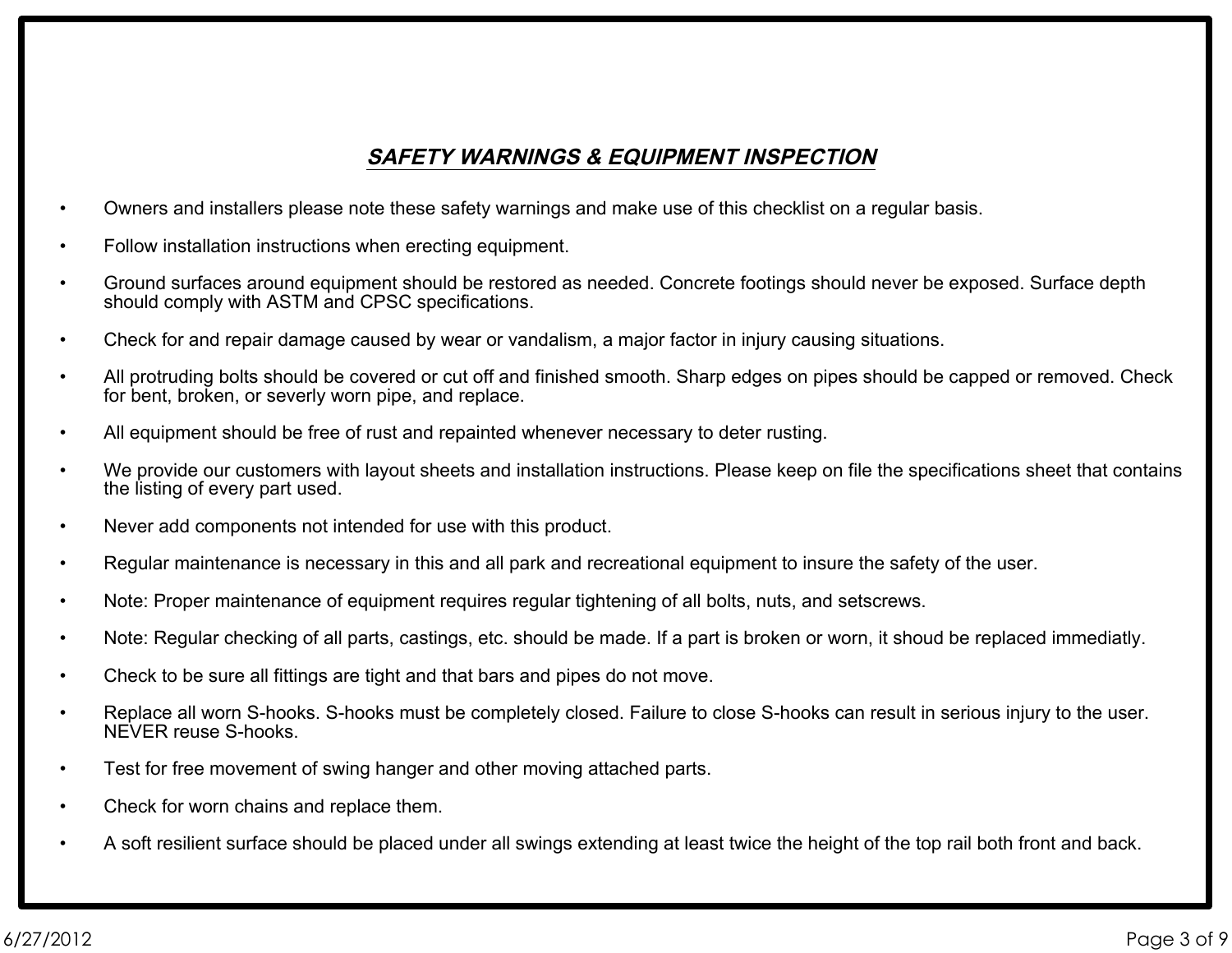# HARDWARE

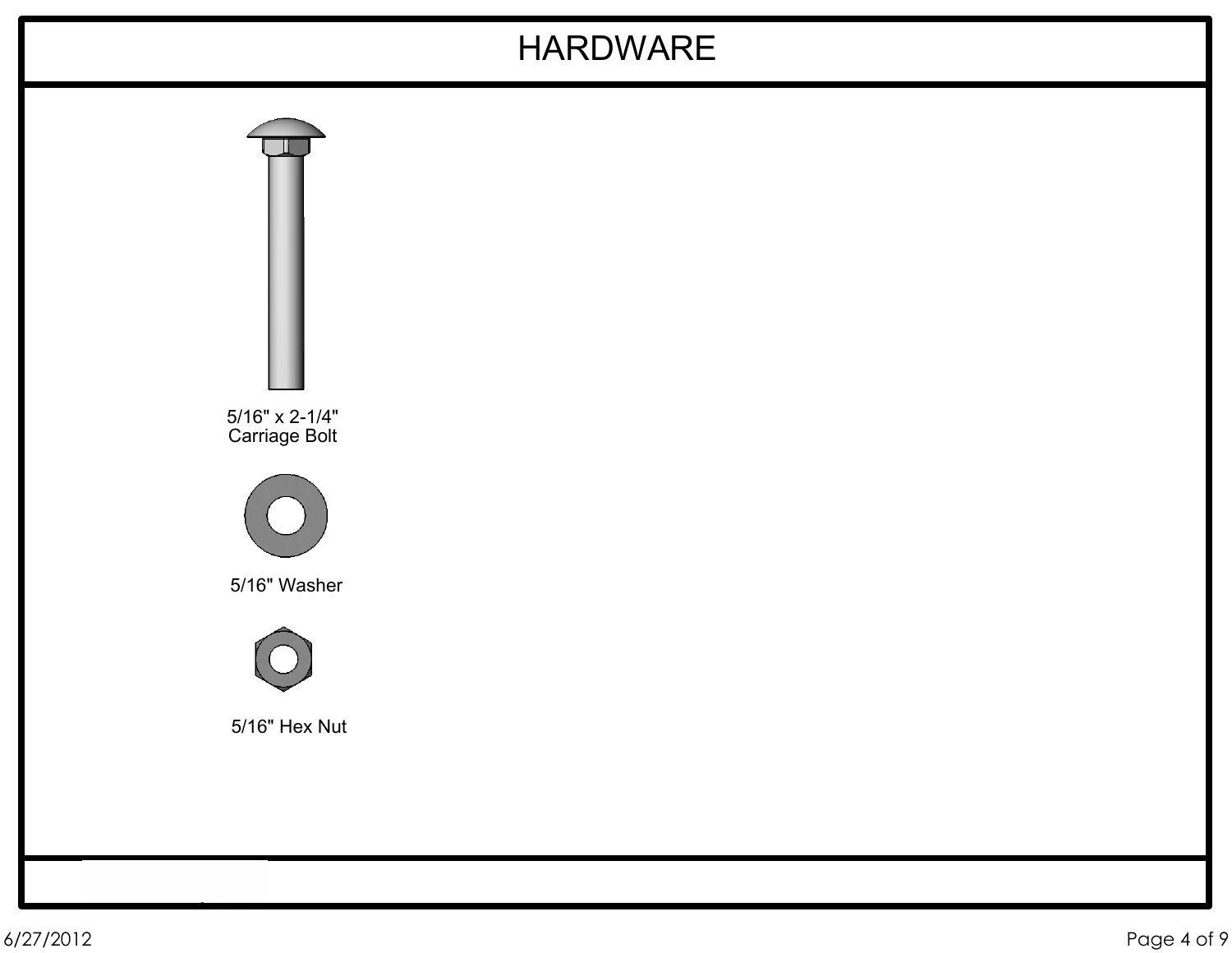## TOOLS REQUIRED







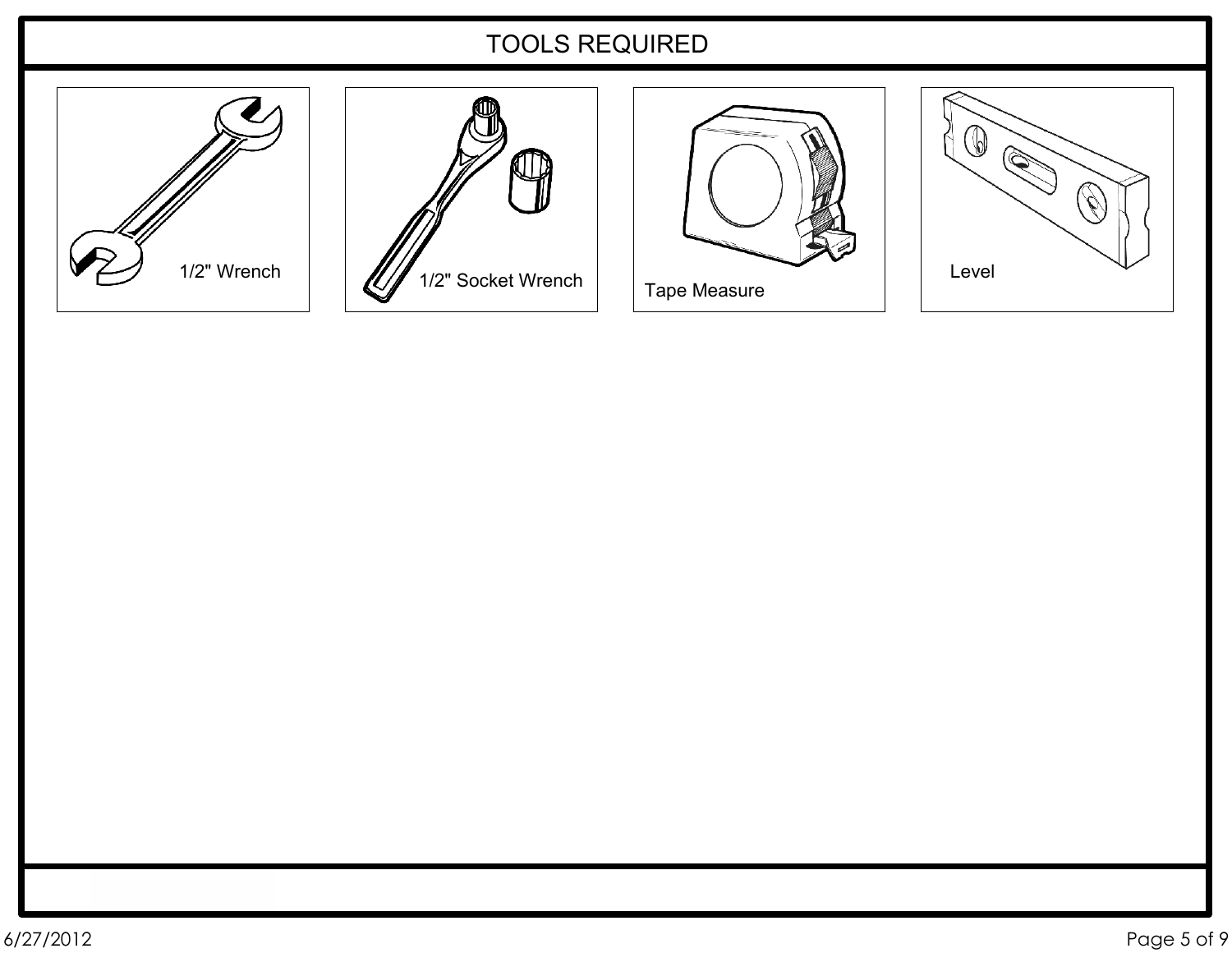## PRODUCT SPECIFICATIONS

Seats: Seats dimensions are 18" x 20" x 72". 12 gauge die formed flat steel plate with laser cut design. End plates are made of 10 gauge flat steel plate. Reinforced with 3/16 x 1-1/2" flat strip. Electrically MIG welded.

Frame: Legs are cast aluminum

Seat & Frame Coating: Oven fused functionalized polyethylene copolymer-based thermoplastic. Fluidized bed coating application with superior mechanical performance, impact resistance and UV-stability.

Hardware: All stainless steel hardware fasteners.

Dimensions: 6' portable/surface mount bench with back. Seats are 26" wide x 72" long. Seat height is 18" from the ground to the top of the seat. The overall dimensions are 75" x 27" x 35-1/2"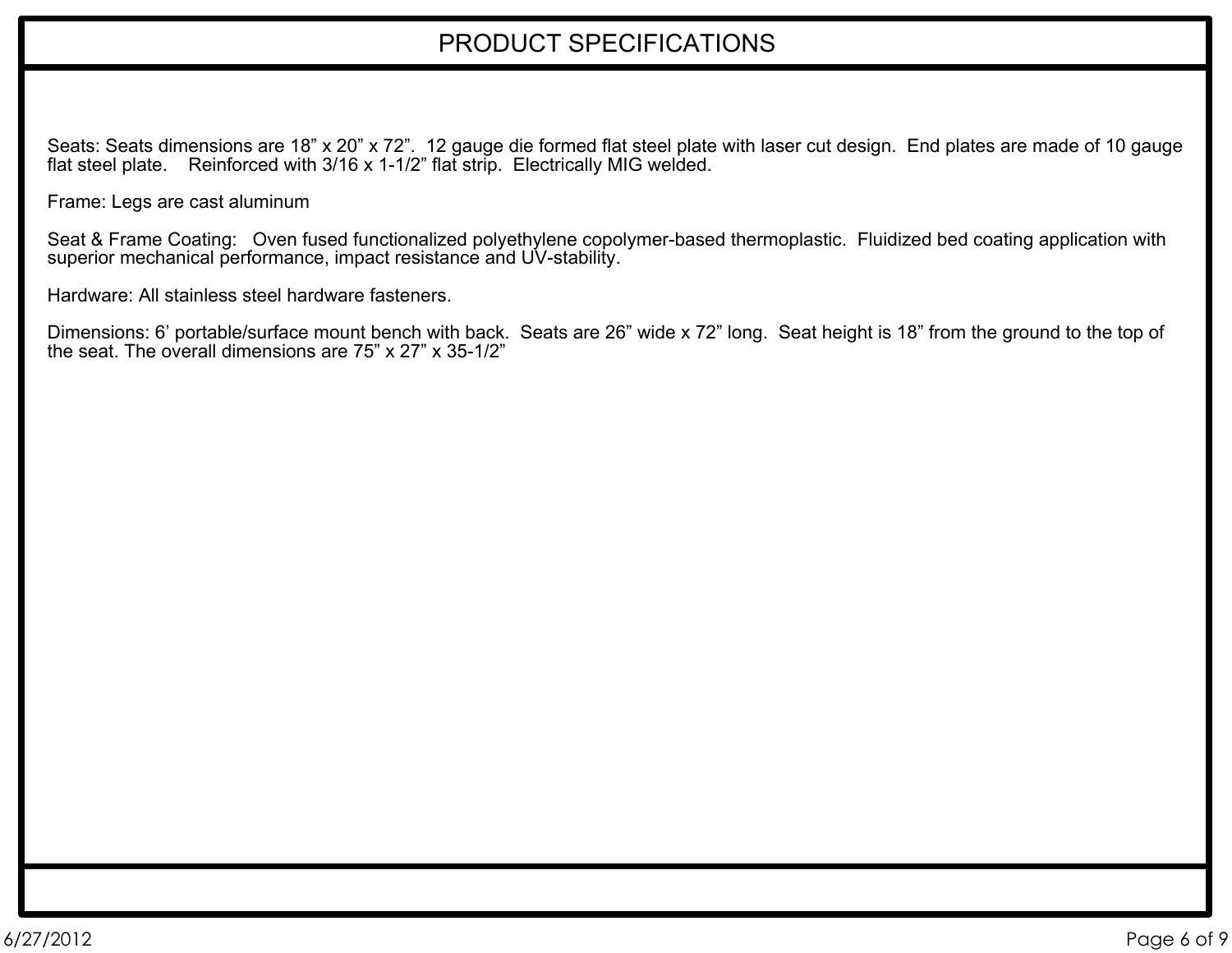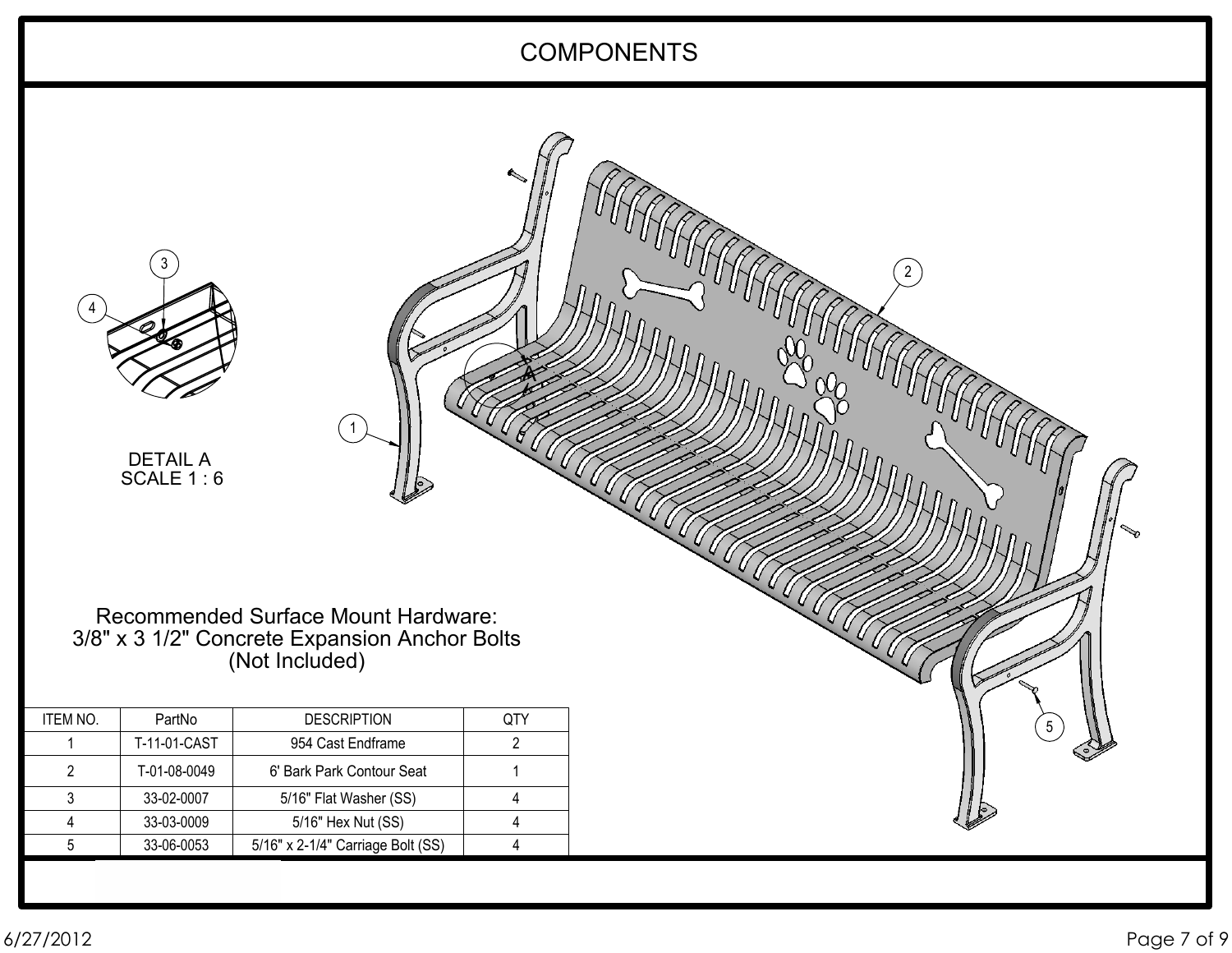